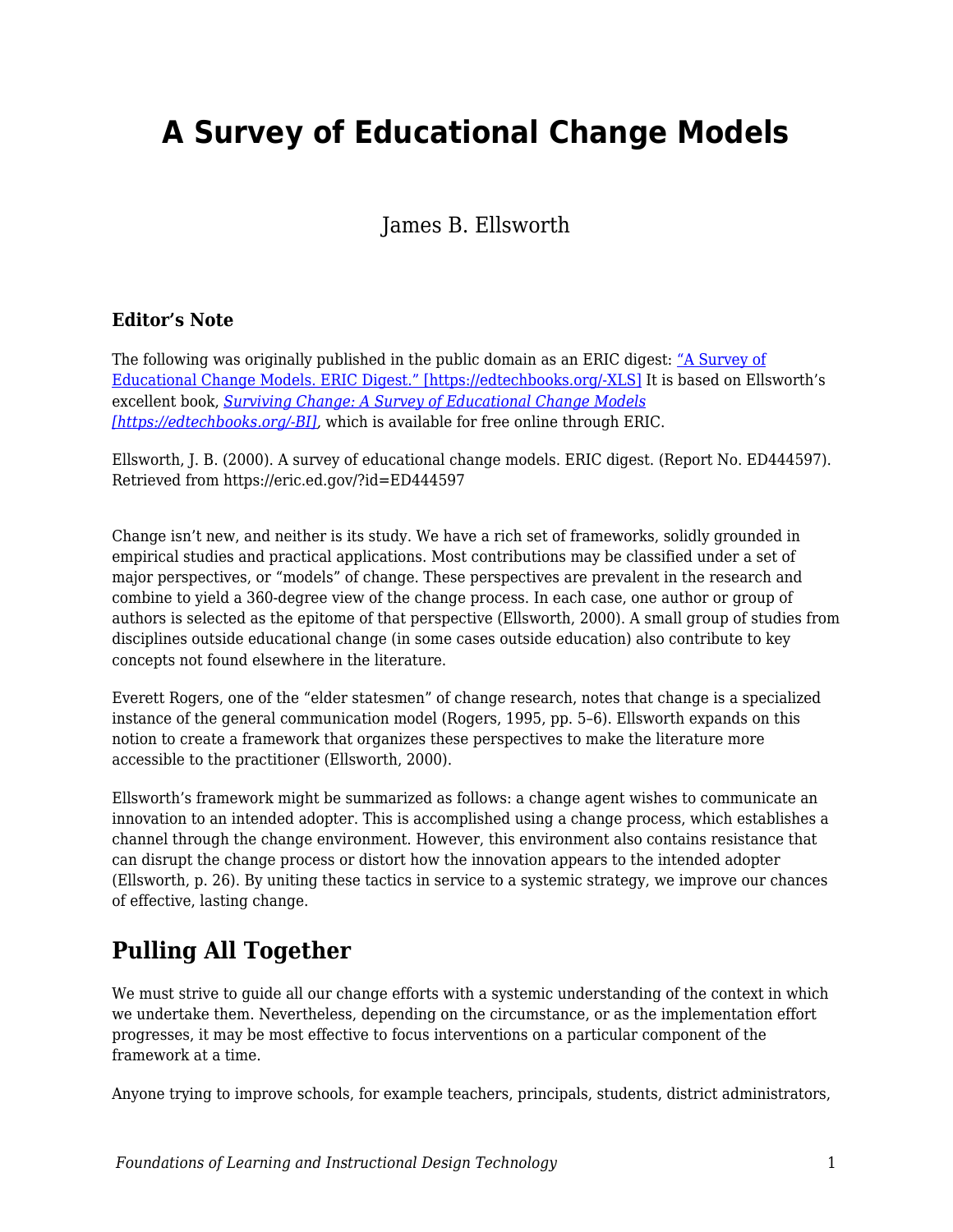consultants, parents, community leaders, or government representatives may look to *The New Meaning of Educational Change*(Fullan & Stiegelbauer, 1991) to decide where to start (or to stop an inappropriate change).

From there, read *Systemic Change in Education* (Reigeluth & Garfinkle, 1994), to consider the system being changed. Consider all assumptions about the nature of that system (its purpose, members, how it works, its governing constraints, and so forth). Question those assumptions, to see whether they still hold true. Look inside the system to understand its subsystems or stakeholders and how they relate to one another and to the system as a whole. Look outside the system too, to know how other systems (like business or higher education) are interrelated with it and how it (and these other systems) in turn relate to the larger systems of community, nation, or human society. The new understanding may illuminate current goals for the proposed innovation (or concerns for the change you are resisting) and may indicate some specific issues that may emerge.

This understanding is crucial for diagnosing the system's needs and how an innovation serves or impedes them. Now, clearly embarked upon the change process, read a discussion of that change process in *The Change Agent's Guide* (Havelock & Zlotolow, 1995) to guide and plan future efforts. The Guide serves as the outline for a checklist, to ensure that the right resources are acquired at the proper time. The Guide will also help you conduct and assess a trial of the innovation in a way that is relevant and understandable to stakeholders. It will help extend implementation both in and around the system . . . and it will help to prepare others within the system to recognize when it is time to change again.

At some point one must commit to a plan, and act. The Concerns-Based Adoption Model (Hall & Hord, 1987) provides tools to "keep a finger on the pulse" of change and to collect the information needed. The model's guidelines help readers to understand the different concerns stakeholders experience as change progresses. This, in turn, will help readers to design and enact interventions when they will be most effective.

Even the most effective change effort usually encounters some resistance. *Strategies for Planned Change* (Zaltman & Duncan, 1977) can help narrow down the cause(s) of resistance. Perhaps some stakeholders see the innovation as eroding their status. Possibly others would like to adopt the innovation but lack the knowledge or skills to do so. Opposition may come from entrenched values and beliefs or from lack of confidence that the system is capable of successful change.

One way to approach such obstacles is to modify or adapt the innovation's attributes. Even if the actual innovation cannot be altered, it may be possible to change the perceptions of the innovation among stakeholders. For example, instead of competing with them, perhaps it is more appropriately seen as a tool that will help others achieve appropriate goals. Whether one modifies the attributes or merely their perceptions, *Diffusion of Innovations* (Rogers, 1995) identifies the ones that are generally most influential and will help readers select an approach.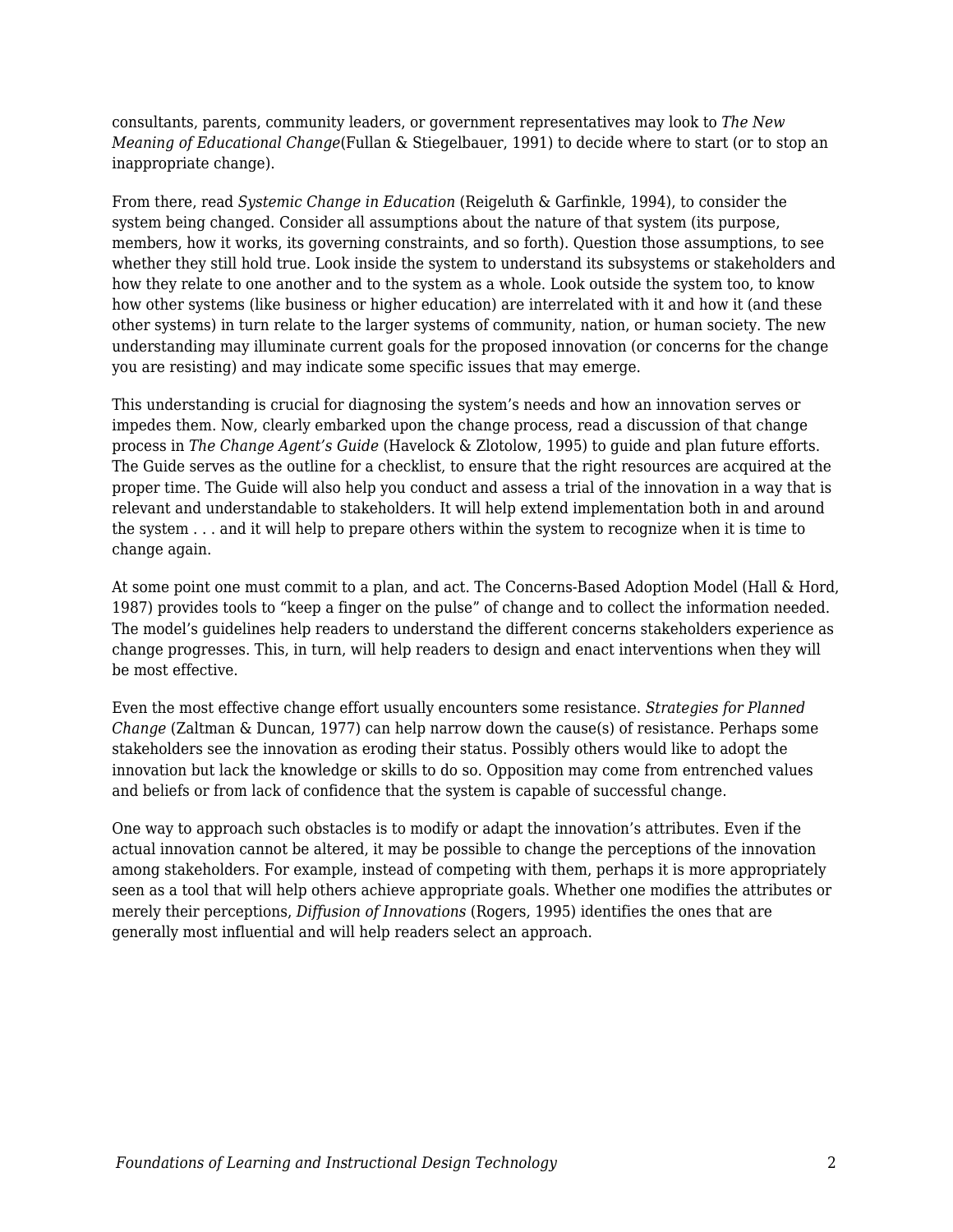

[https://edtechbooks.org/-Cjd]

**Figure 1.** Diffusion of Innovations

Other obstacles may arise from the environment in which change is implemented. The "Conditions for Change" (Ely, 1990) can help you address those deficiencies. Possibly a clearer statement of commitment by top leaders (or more evident leadership by example) is needed. Or maybe more opportunity for professional development is required, to help the stakeholders learn how to use their new tool(s).

Of course, this is not a fixed sequence. Involvement may start when resistance to an innovation is noticed. If so, begin with Zaltman and Duncan (1977); then turn to Reigeluth and Garfinkle (1994) to identify the systemic causes of that resistance. If you are an innovation developer, begin with Rogers (1995), then use the systemic diagnosis in Reigeluth and Garfinkle to guide selection of the attributes needed for your innovation. The professional change agent may begin with Havelock and Zlotolow (1995), to plan an overall change effort. The models are also frequently interrelated.

For example, when modifying innovation attributes pursuant to Rogers (1995), one might make an IC Component Checklist (see Hall & Hord, 1987) to avoid accidental elimination of a critical part of the innovation. When assessing the presence or absence of the conditions for change (Ely, 1990), verify that the systemic conditions mentioned in Reigeluth and Garfinkle (1994) are present as well. While using the Concerns-Based Adoption Model (Hall & Hord, 1987) to design interventions aimed at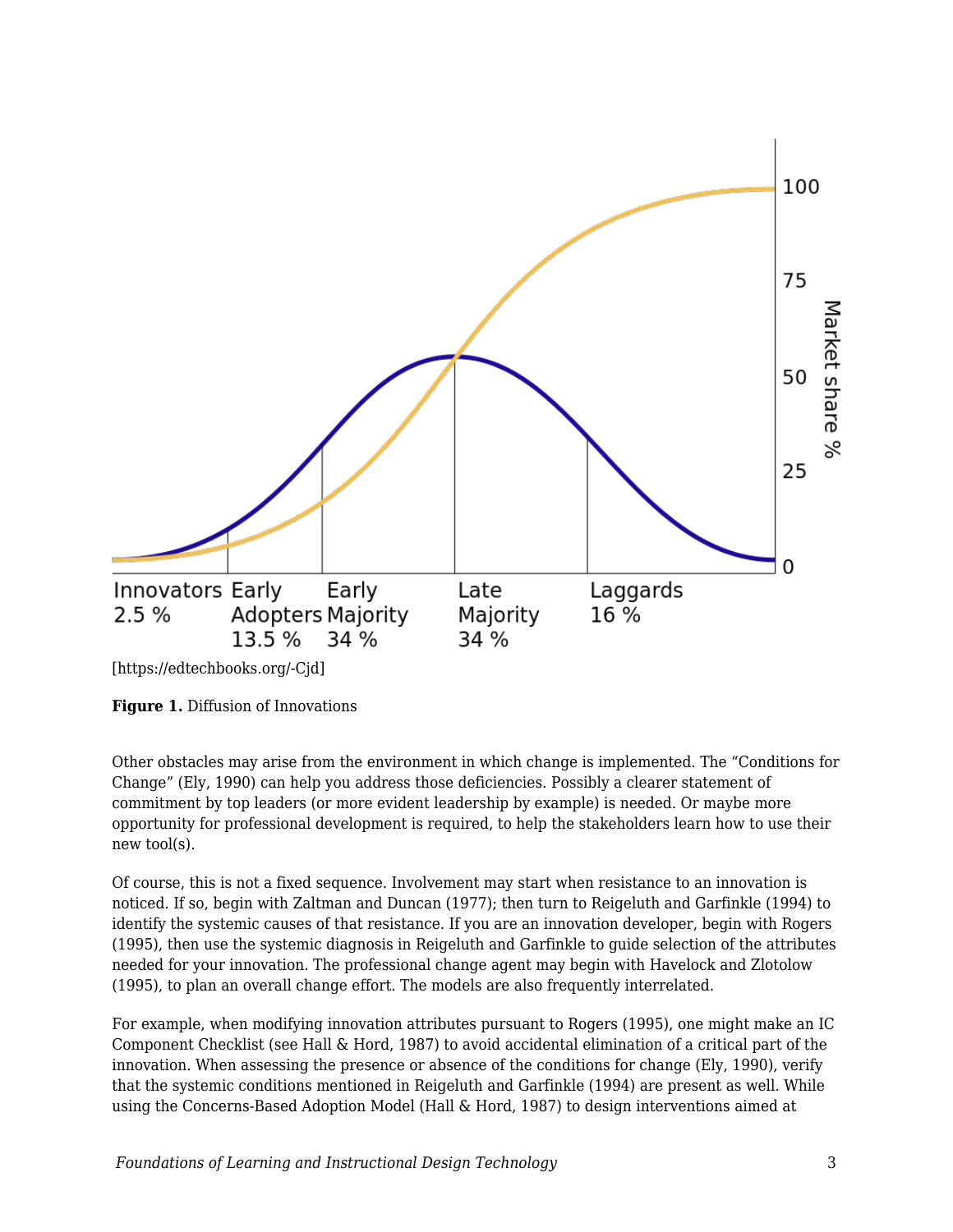stakeholders at a particular level of use or stage of concern, consider the psychological barriers to change presented by Zaltman and Duncan (1977).

## **Reaching Out, Reaching Across**

Much useful knowledge of the change process comes from other fields as well—particularly the business-inspired domains of Human Performance Technology (HPT) and Human Resource Development (HRD). Include these other knowledge bases as an involvement with educational change grows.

Reach out to other disciplines to share experiences and to benefit from theirs. Reach across to other stakeholders to build the sense of community and shared purpose necessary for the changes that must lie ahead. The road won't always be easy, and everyone won't always agree which path to take when the road forks . . . but with mutual respect, honest work, and the understanding that we all have to live with the results, we can get where we need to go.

## **Succeeding Systematically**

The lessons of the classical change models are as valid today—and just as essential for the change agent to master—as they have ever been. Yet a single innovation (like a new technology or teaching philosophy) that is foreign to the rest of the system may be rejected, like an incompatible organ transplant is rejected by a living system. Success depends on a coordinated "bundle" of innovations—generally affecting several groups of stakeholders—that results in a coherent system after implementation.

These are exciting times to be a part of education. They are not without conflict . . . but conflict is what we make of it. Its Chinese ideogram contains two characters: one is "danger" and the other "hidden opportunity." We choose which aspect of conflict—and of change—we emphasize.

#### **Application Exercises**

- Choose some kind of education innovation or theory (e.g. blended learning, OER, Flow, or Constructivism) and imagine you are introducing it to a school that has not used it before. What choices can you make to improve the likelihood it will be adopted?
- In your own words, explain why educators who are seeking changes should look both inside and outside of the system.
- Think of a change you recently initiated in your workplace, family, class, or another system. List in a two-sided table as many factors as you can think of that supported and resisted the change.
- Think of a time when an organization you were in underwent change (initiated by you or someone else). What model best explained their change process, and in what ways?

## **References**

Craig, R. (1996). "The ASTD training and development handbook: A guide to human resource development." New York, NY: McGraw-Hill.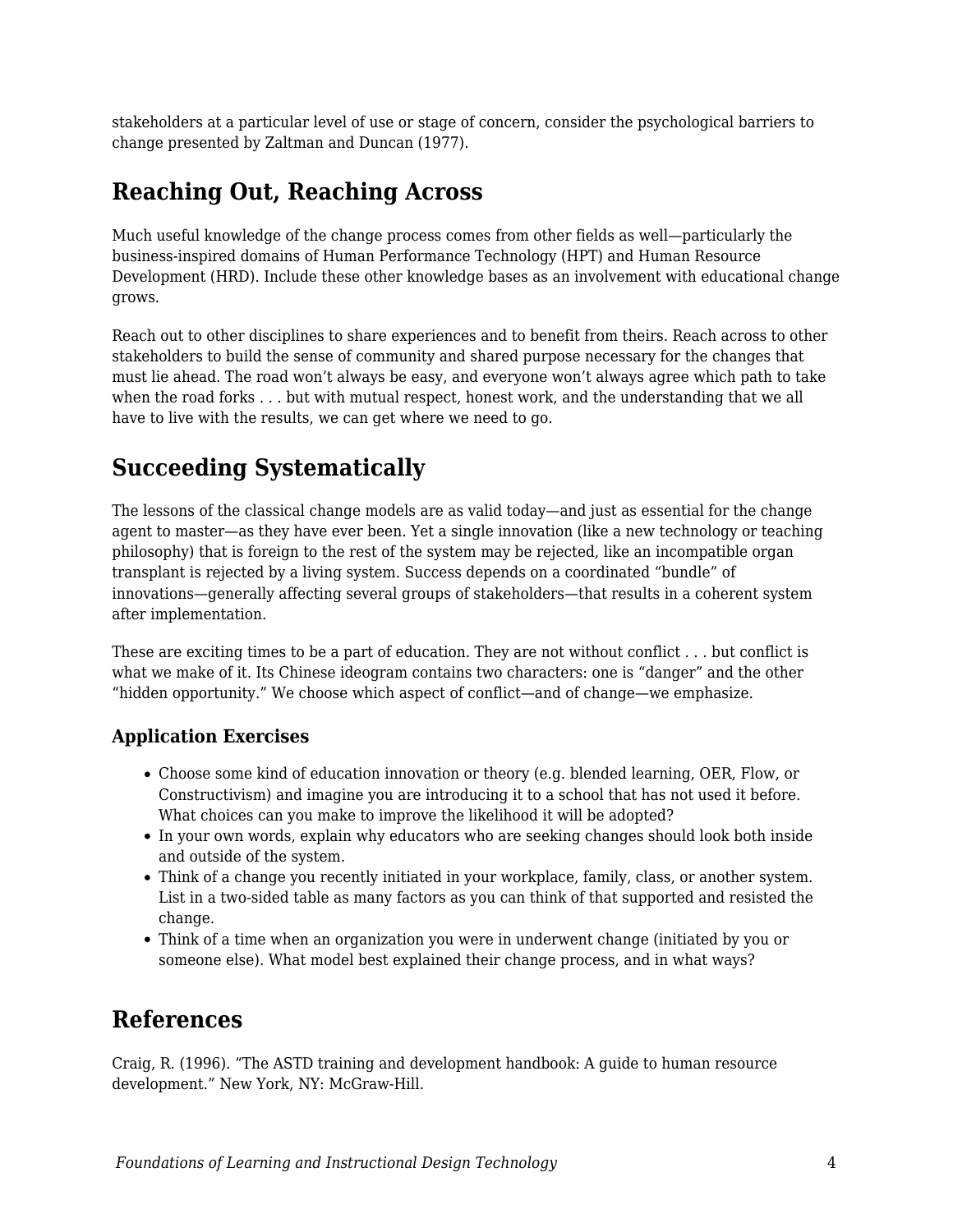Ellsworth, J.B. (2000). "Surviving change: A survey of educational change models." Syracuse, NY: ERIC Clearinghouse on Information and Technology. (ED 443 417)

Ely, D. (1990). "Conditions that facilitate the implementation of educational technology innovations." Journal of Research on Computing in Education, 23(2), 298–305. (EJ 421 756)

Fullan, M., & Stiegelbauer, S. (1991). "The new meaning of educational change." New York, NY: Teachers College Press. (ED 354 588)

Hall, G., & Hord, S. (1987). "Change in schools: Facilitating the process." Albany, NY: State University of New York Press. (ED 332 261)

Havelock, R., & Zlotolow, S. (1995). "The change agent's guide," (2nd ed.). Englewood Cliffs, NJ: Educational Technology Publications. (ED 381 886)

Reigeluth, C., & Garfinkle, R. (1994). "Systemic change in education." Englewood Cliffs, NJ: Educational Technology Publications. (ED 367 055)

Rogers, E.M. (1995). "Diffusion of innovations," (4th ed.). New York, NY: The Free Press.

Stolovitch, H., & Keeps, E. (1999). "Handbook of human performance technology: A comprehensive guide for analyzing and solving performance problems in organizations." San Francisco, CA: Jossey-Bass/Pfeiffer.

Zaltman, G., & Duncan, R. (1977). "Strategies for planned change." New York, NY: John Wiley and Sons.

Please complete this short survey to provide feedback on this chapter: <http://bit.ly/EducationalChange>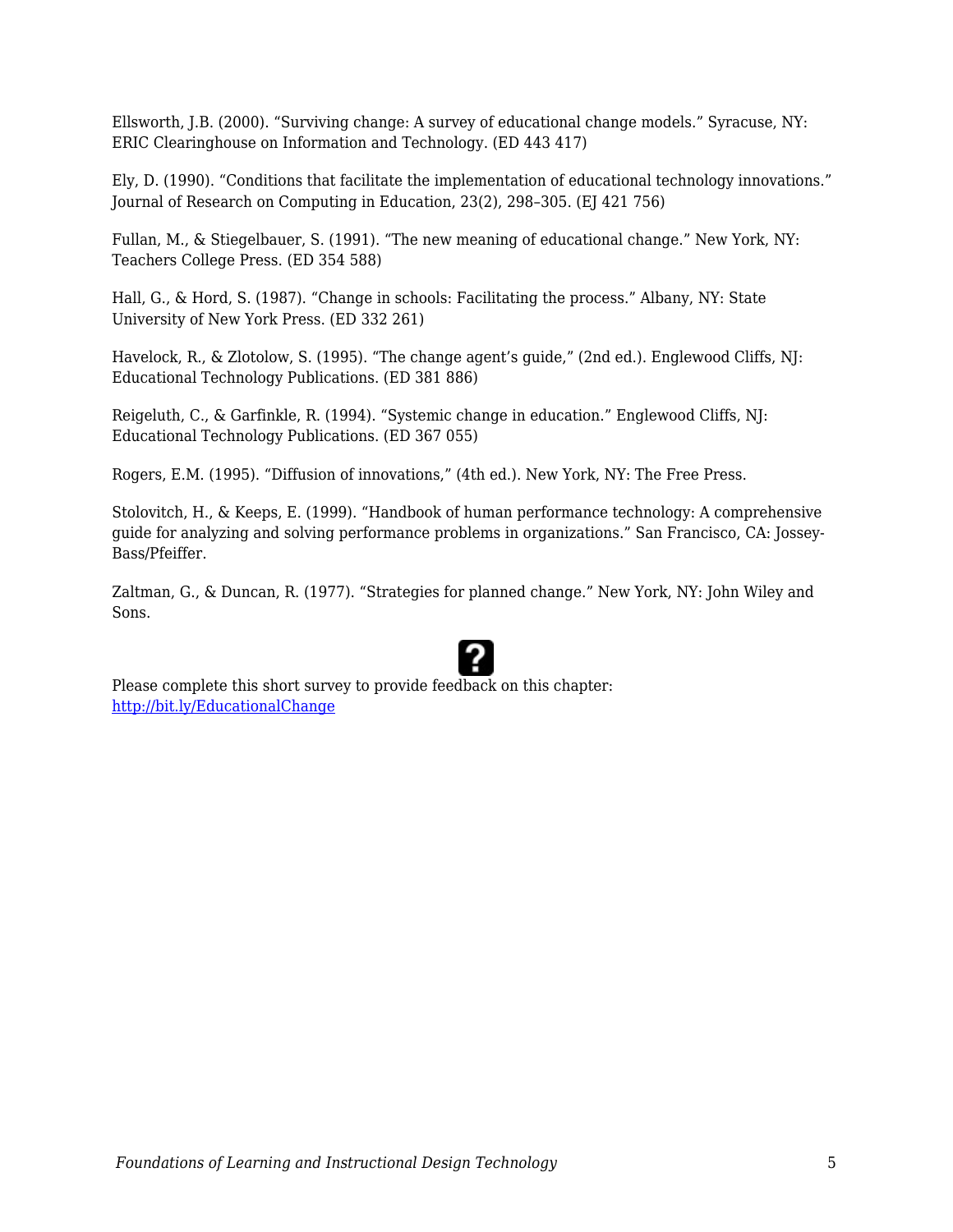

Dr. James B. Ellsworth has received a Ph.D from Syracuse University in instructional design and devolvement, as well as degrees from the Naval War College and Clarkson University. He currently teaches educational methodology at the U.S. Army War College after coming out of retirement. During his thirty year career he has focused on topics such as blended learning, educational change, and national security.



Ellsworth, J. B. (2018). A Survey of Educational Change Models. In R. E. West (Ed.), *Foundations of Learning and Instructional Design Technology*. EdTech Books. https://edtechbooks.org/lidtfoundations/survey\_of\_educational\_change\_models